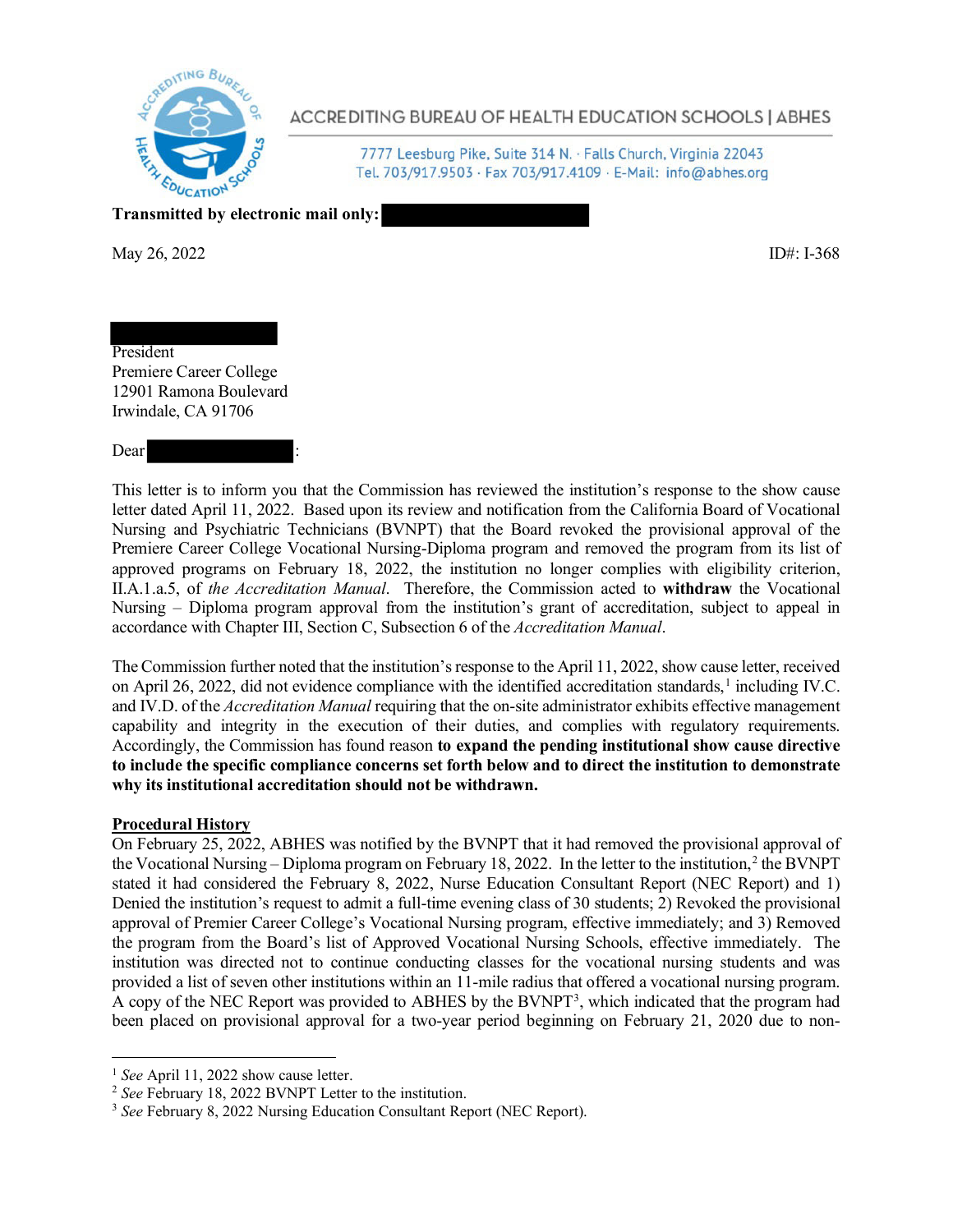# Page 2 May 26, 2022

compliance with regulatory requirements relating to the violations identified during the investigation of a student complaint. ABHES has no evidence that the institution informed the Commission of the BVNPT's action to place the program on provisional status as it was required to do per Chapter III, Section B, Subsection C (i) of the ABHES *Accreditation Manual.* On February 25, 2022, ABHES sent an inquiry to the institution via email about the February 2022 BVNPT notification. On March 4, 2022, the institution responded to ABHES but failed to provide or detail any plan for assisting students to continue their education at either Premiere Career College or at another institution. On April 11, 2022, ABHES directed the institution to **show cause why its institutional accreditation should not be withdrawn**, which notice required the submission of teach out plans for all programs including evidence that current and potential students had been notified of the show cause action and the need for the institution to submit and maintain teach out plans. On May 5, 2022, ABHES was provided a copy of an *Accusation Report* from the Bureau of Private Postsecondary Education (BPPE), dated May 4, 2022, alleging three causes for disciplinary action. The *Accusation Report* forms the basis for BBPE's request to the California Department of Consumer Affairs to issue a decision to revoke the institution's approval to operate.4

The Commission is concerned that the findings of the NEC Report, and now of the BPPE, may reflect systemic non-compliance at the institution impacting other ABHES-approved programs. Accordingly, the institution is being provided another opportunity to respond to the specific areas of non-compliance described in this letter which are based on the standards set forth in the *Accreditation Manual*. This letter expands and refines the show-cause action first issued on April 11, 2022 and constitutes notice to the institution that absent corrective action and information by and from the institution that demonstrates compliance with the standards, its accreditation may be withdrawn as the Commission's next action.

# **Reasons for the Continued and Expanded Show Cause and Standards Related Directives**

1. An institution must evidence that it is properly licensed, chartered or approved to provide education beyond the secondary level under the laws and regulations of the state(s) or territories in which it operates, including any regulatory oversight body approval required to operate specific programs (Chapter II, Section A, Subsection 1, (a), (5)); notification to ABHES is required for an adverse or probationary equivalent action placed upon an institution or program by a recognized accrediting agency, state approval agency, or federal regulatory agency (Chapter III, Section B, Subsection 4, Notifications); the on-site administrator demonstrates effective management capability (IV.C.1); and the on-site administrator and management demonstrate integrity in the execution of their duties (IV.C.3).

The institution did not provide, in its response to the April 11, 2022 show cause directive, an explanation or evidence of its administrative capacity, nor did it explain why it did not notify ABHES of the BVNPT decisions to place the vocational nursing program on provisional approval on February 21, 2020, or the revocation of its vocational nursing program approval on February 18, 2022.

Additionally, the BPPE *Accusation Report* dated May 4, 2022, indicated that the BPPE's investigator found that Premier Career College still had active student enrollments in its vocational nursing program of as of March 8, 2022, even though the institution was directed by the BVNPT to discontinue conducting vocational nursing courses on February 18, 2022.

The institution, therefore, is directed to submit sufficient information and documentation to demonstrate compliance with the standards, including, but not limited to, the following:

<sup>4</sup> *See* May 4, 2022, Accusation Report filed by BPPE against Premier Career College.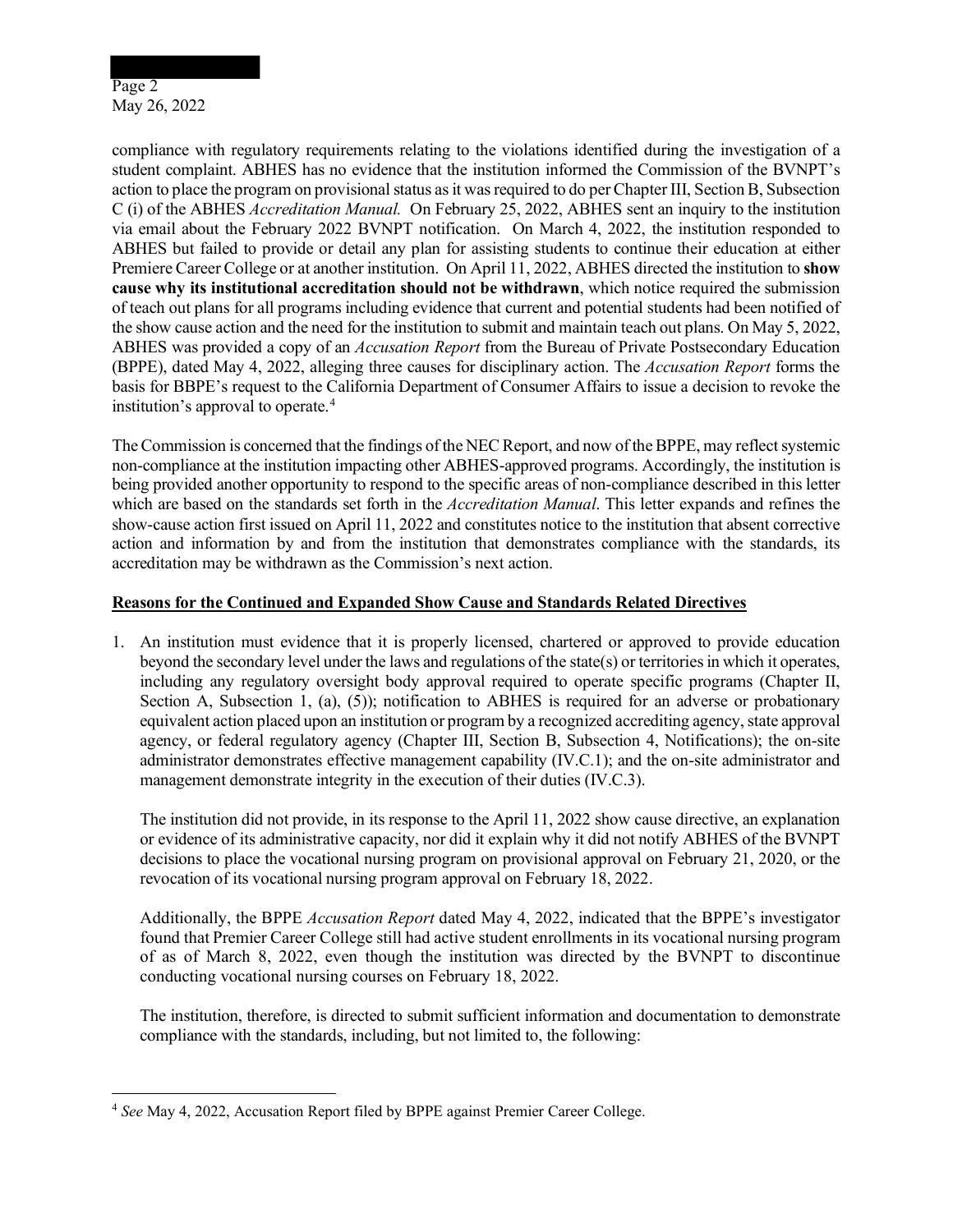# Page 3 May 26, 2022

- Response to the BPPE's *Accusation Report*, specifically the three causes for disciplinary action relative to the revocation of the vocational nursing program by BVNPT, failing to inform the BPPE of the BVNPT's actions, and enrolling students in the vocational nursing program who failed the TEAS entrance examination.
- Status and outcome of the BPPE's Accusation Hearing upon its conclusion.
- Explanation for why the institution did not follow the directive of the BVNPT to discontinue offering courses in the vocational nursing program.
- Evidence the institution is properly licensed, chartered or approved to provide education beyond the secondary level under the laws and regulations of the state(s) or territories in which it operates, including any regulatory oversight body approval required to operate specific programs.
- An administrative plan documenting how the on-site administrator is: (i) responsible for the daily operation of the institution; (ii) qualified to perform the duties of the position; (iii) engaged in professional development activities annually that complement the operations of the institution; and, (iv) implementing policies and procedures in keeping with the mission and scope of the institution, accreditation standards, and other regulatory requirements.
- A current organizational chart as well as resumes and signed job descriptions for both the on-site administrator and each member of the institution's management team, appropriate to each position and as related to the responsibilities noted above.
- Evidence that the institution demonstrates through the use of regularly administered surveys that students of each program are satisfied with the administrative and student services offered by the institution. Documentation must include copies of completed students surveys received between May 1, 2021, and April 30, 2022, along with a summary of the survey results by program.
- 2. An institution must submit a teach-out plan for review and approval upon the occurrence that the Commission issues a show cause action (Chapter III, Section A, Subsection 7, (i)); and, an institution complies with current applicable local, state, and federal laws (IV.D.1.).

In its response to the April 11, 2022, show cause, the institution indicated that it was unsuccessful in its attempts to establish a teach out agreement with another institution for its currently enrolled vocational nursing program students. The institution's response included a list of 55 vocational nursing students. Twenty-one (21) of those students were noted to be undecided on whether they would independently transfer to another vocational nursing program, and 6 students were noted to have pending enrollments at another institution.

In a letter from the BPPE to the institution,<sup>5</sup> dated April 22, 2022, the BPPE confirmed receipt of communications from the institution that all classes of the vocational nursing program at Premier Career College had ceased and that no teach-out option was available to impacted students. The letter also referenced California Education Code (CEC) section 94927, Institutions in Default of Enrollment Agreement, which detailed institutional responsibilities and students' rights to financial relief in cases of program discontinuance prior to a student's completion of the educational program.

The institution, therefore, is directed to submit sufficient information and documentation to demonstrate compliance with the standards, including, but not limited to, the following:

- The transfer status as of June 17, 2022 of the 55 vocational nursing students listed in the table submitted to ABHES in its response on April 26, 2022.
- Copy of the institution's response to the BPPE letter dated April 22, 2022.

<sup>5</sup> *See* April 22, 2022, letter from the BPPE to Premier Career College regarding CEC section 94927.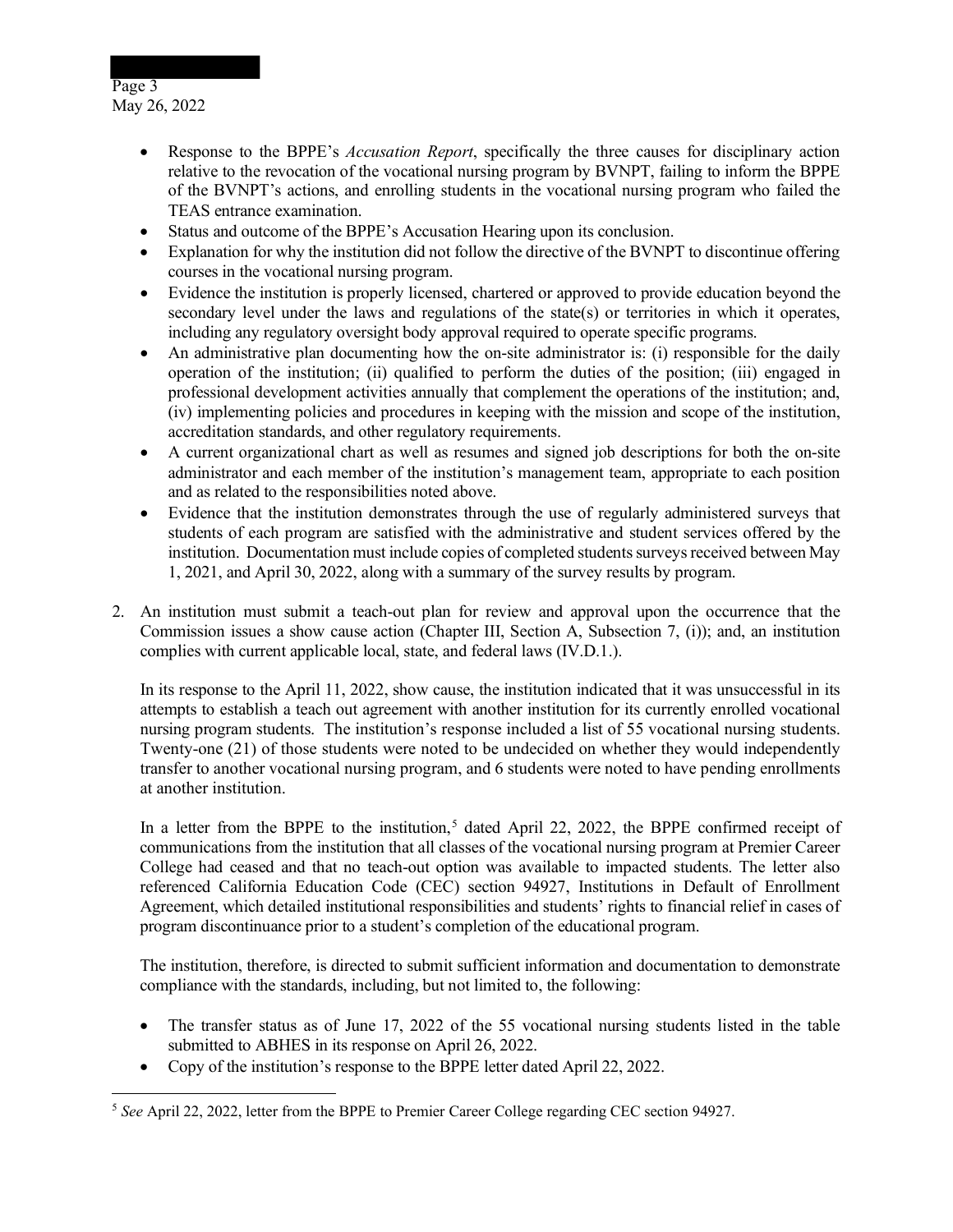Page 4 May 26, 2022

3. An institution has and uniformly applies a published cancellation and refund policy that complies with all applicable state, federal, and accrediting agency requirements (IV.F.3.a.); and an enrollment agreement and other enrollment documents fully and accurately provide required enrollment information that meets the requirements of Appendix D, Enrollment Agreements (IV.E.4.).

In its response to the April 11, 2022, show cause letter, the institution stated that it ceased offering vocational nursing courses and disbursement of Financial Student Aid (FSA) for current students on February 18, 2022. However, the BPPE *Accusation Report* dated May 4, 2022, indicated the BPPE investigator found that the school still had active vocational nursing program students as of March 8, 2022.

The institution further claimed in its response that it had communicated to students the loss of program approval and that it was unsuccessful in arranging a teach-out agreement with another institution. The notice stated that the school discontinued drawing Title IV funding and charging students on February 18, 2022, but there was no indication in the institution's response that it provided any refunds to students, nor did the response outline the process it had in place for students to seek a refund in an instance of a program termination as required by criterion (iii) of guideline of standard, IV.E.4.

The exhibits submitted with the institution's response listed unearned tuition and refunds due to the vocational nursing students. However, there was no corresponding information to explain the identified amounts, when the monies were refunded or were due to be refunded, and whether the refunds were being provided to the students directly or through a regulatory oversight agency.

The institution, therefore, is directed to submit sufficient information and documentation to demonstrate compliance with the standards, including, but not limited to, the following:

- Listing of current student enrollments by program, including the 55 vocational nursing program students.
- Copies of executed enrollment agreements or other enrollment documents for each student listed above that evidence that the institution furnished enrollment agreements and other enrollment documents that included the institution's policies and procedures regarding notification and procedures for program termination.
- An update regarding the financial responsibilities of the 55 vocational nursing students and evidence of any refunds the institution issued to the students impacted by the discontinuation of the vocational nursing program.
- 4. The institution adheres to its admission policies and enrolls only students who can reasonably be expected to benefit from the instruction (V.D.1.).

In its response to the April 11, 2022, show cause letter, the institution stated that it ceased offering vocational nursing courses on February 18, 2022. However, the BPPE *Accusation Report* dated May 4, 2022, indicated the BPPE investigator found that the school still had active vocational nursing program students as of March 8, 2022, and found that 22 students had not passed admissions requirements relative to passing scores on the TEAS exam.

The institution, therefore, is directed to submit sufficient information and documentation to demonstrate compliance with the standard, including, but not limited to, the following: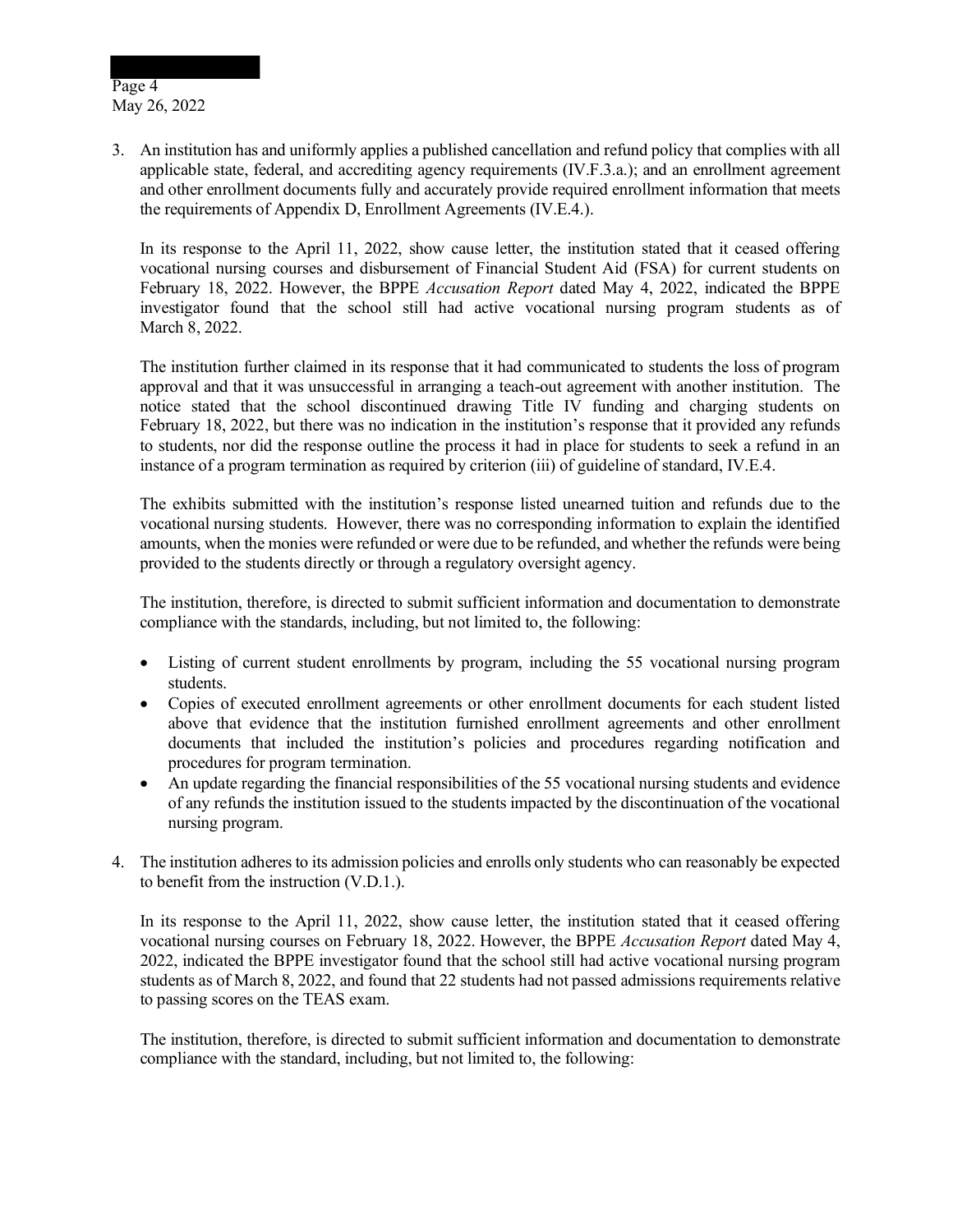Page 5 May 26, 2022

- Explanation for why the institution enrolled students in the vocational nursing program who failed the TEAS entrance examination.
- Admission requirements by program and evidence that the institution follows its published admission criteria for each student that enrolled between May 1, 2021 and April 30, 2022.
- 5. An institution or program receiving a show cause directive from the Commission must disclose this decision to all current and prospective students within seven business days of receipt (Chapter III, Section C, Subsection 5), and representations are accurate and ethical (IV.E.1).

In its response to the April 11, 2022, show cause letter, the institution stated it had communicated on March 30, 2022, to current vocational nursing students the loss of program approval by the BVNPT. The institution's response included a copy of the student disclosure notice from its website, but the disclosure was undated and no evidence was provided regarding when the disclosure occurred.

The institution, therefore, is directed to submit sufficient information and documentation to demonstrate compliance with the standards, including, but not limited to, the following:

- Evidence to show that the institution provided the March 30, 2022 disclosure to the current vocational nursing students regarding the loss of program approval and the date the disclosure was provided.
- Evidence to show that the institution provided current and prospective students at the institution notice of the ABHES April 11, 2022 show cause action and the date of that notice.
- 6. External clinical experiences are available to serve the diverse needs of a program (V.B.4.a.); and a program has clinical experiences to meet its goals and objectives (V.B.4.b.). (All programs)

The NEC Report, indicates that in December 2019 students did not complete their clinical rotations and some students completed hours at an unapproved site, delaying scheduled graduation for seven weeks.

The institution, therefore, is directed to submit sufficient information and documentation to demonstrate compliance with the standards, including, but not limited to, the following:

- For all programs with external clinical experiences, a signed copy of the clinical site viability form for all sites currently in use. Documentation must include evidence that each viability form has been signed by an individual who meets the minimum qualifications of a program faculty member.
- For all programs with external clinical experiences, a list of graduates from May 1, 2021 through April 30, 2022, along with evidence, such as approved timesheets, that the graduates completed all required hours in their clinical experiences.
- 7. Each student demonstrates the attainment of the required program competencies in order to successfully complete the program (V.D.2.a.) and students are apprised of their academic status throughout a course through continuous evaluation and review (V.D.2.b.) (All programs)

The NEC Report indicated that the program was subject to a NCLEX-PN Improvement Plan to increase pass rates. However, the report claims the institution's October 23, 2019 ATI policy was not fully implemented until the June 2, 2021 class start. The report further notes that the program's passage rates did not improve, instructors were not consistent in using ATI assessments, and instructors were not consistently reviewing missed concepts with students.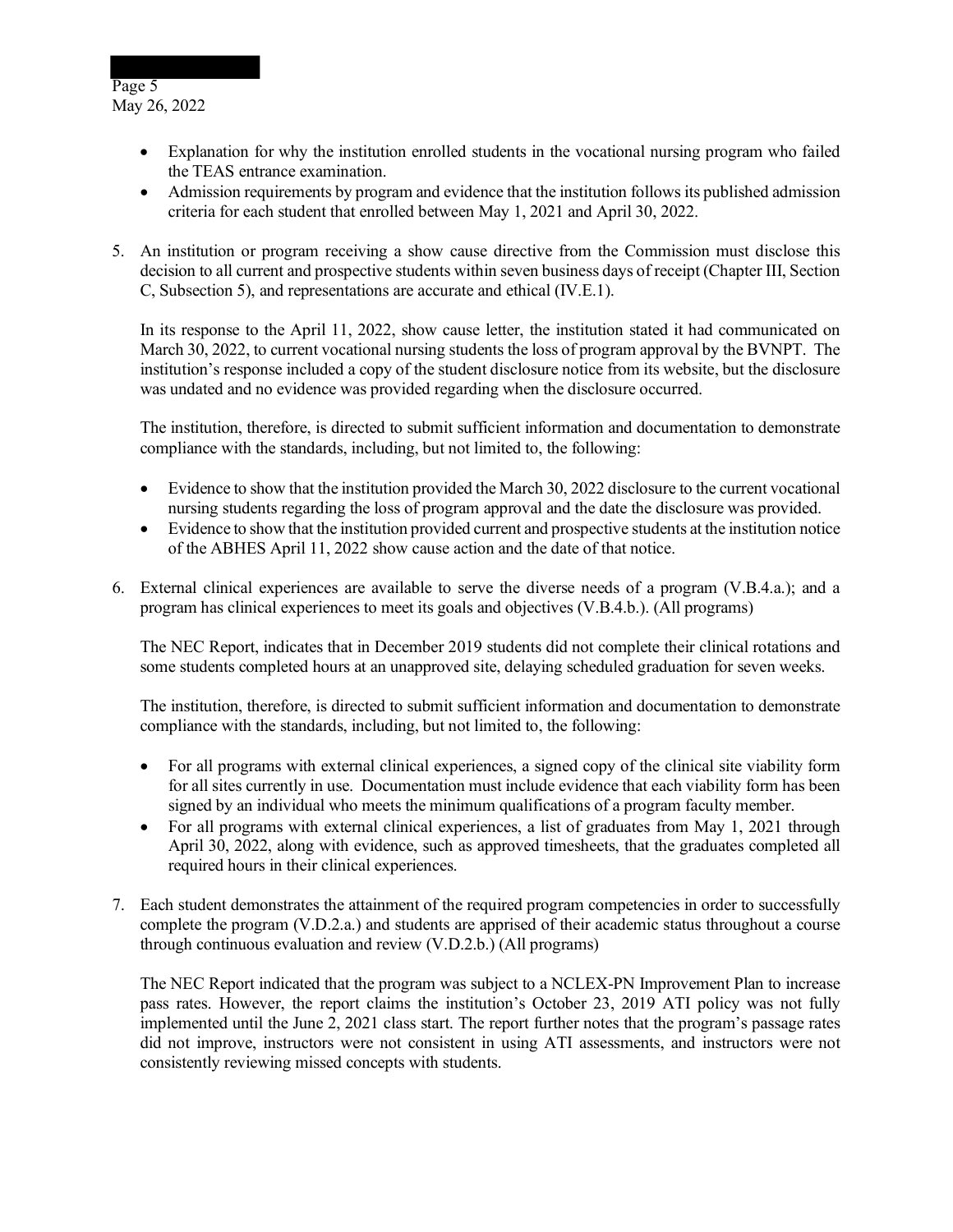

The institution, therefore, is directed to submit sufficient information and documentation to demonstrate compliance with the standards, including, but not limited to, the following:

- Lists of required program competencies for students to successfully complete each program.
- Evidence that students are being evaluated on competencies, such as samples of completed checklists, faculty assessments, exams, or other exercises.
- A narrative response describing the advising process for students who do not achieve competencies, along with evidence that the advising process has been implemented.

## **Appeal of Action, Notice of Intent to Appeal and Required Fees**

If the institution wishes to appeal the action of the Commission to withdraw the approval of the vocational nursing program, it may do so by filing its intent to appeal the Commission action online via DropBox Commission Responses with file name, *"ABHES ID#\_Intent\_to\_Appeal,"* for receipt by ABHES by **June 6, 2022.** A non-refundable \$5,000 appeal fee plus an Appeal Hearing expense deposit of \$10,000 are to be remitted to ABHES to accompany the statement of intent to appeal.

All fees are to be remitted electronically. Please contact the Accounting Department at accounting@abhes.org or (703) 917‐9503 to obtain an invoice. The institution will be provided a summary of expenses following the appeal hearing and will be refunded or charged the difference from the \$10,000 deposit.

#### **Written Statement of Grounds for Appeal**

The *Written Statement of Grounds for Appeal*, including a cover letter, narrative, and exhibits, must be submitted to ABHES **online via DropBox Commission Responses within 45 calendar days of the Commission action, July 11, 2022, in accordance with the instructions in Preparing Your Response**. It is imperative that the file name include ABHES ID#, RSP to Feb 2022 Program Approval Withdrawal Letter - APPEAL, and date of submission (ex: I-100 RSP to Feb 2022 Withdrawal APPEAL Letter 42022). The institution should review carefully all procedures governing its appeal, in accordance with Chapter III, Section E, Subsection 3 of the *Accreditation Manual*. Note that the appeal is based upon the information available to the Commission at the time of its action. Unless specifically provided for in Chapter III, Section E, Subsection 3, (f), the Appeals Panel has no authority to consider evidence outside of the record reviewed by the Commission at its January 2022 meeting. The institution has the burden of demonstrating that the action of the Commission was not supported by the record or was otherwise erroneous.

## **In accordance with Chapter III, Section E, Subsection 3 of the** *Accreditation Manual***, the institution retains its program approval status during any pending appeal**.

Should the institution elect not to appeal, the decision to withdraw the program approval will be effective as of **June 6, 2022**. The institution may not reapply to ABHES for the same or a substantively similar program within one year from the effective date of withdrawal.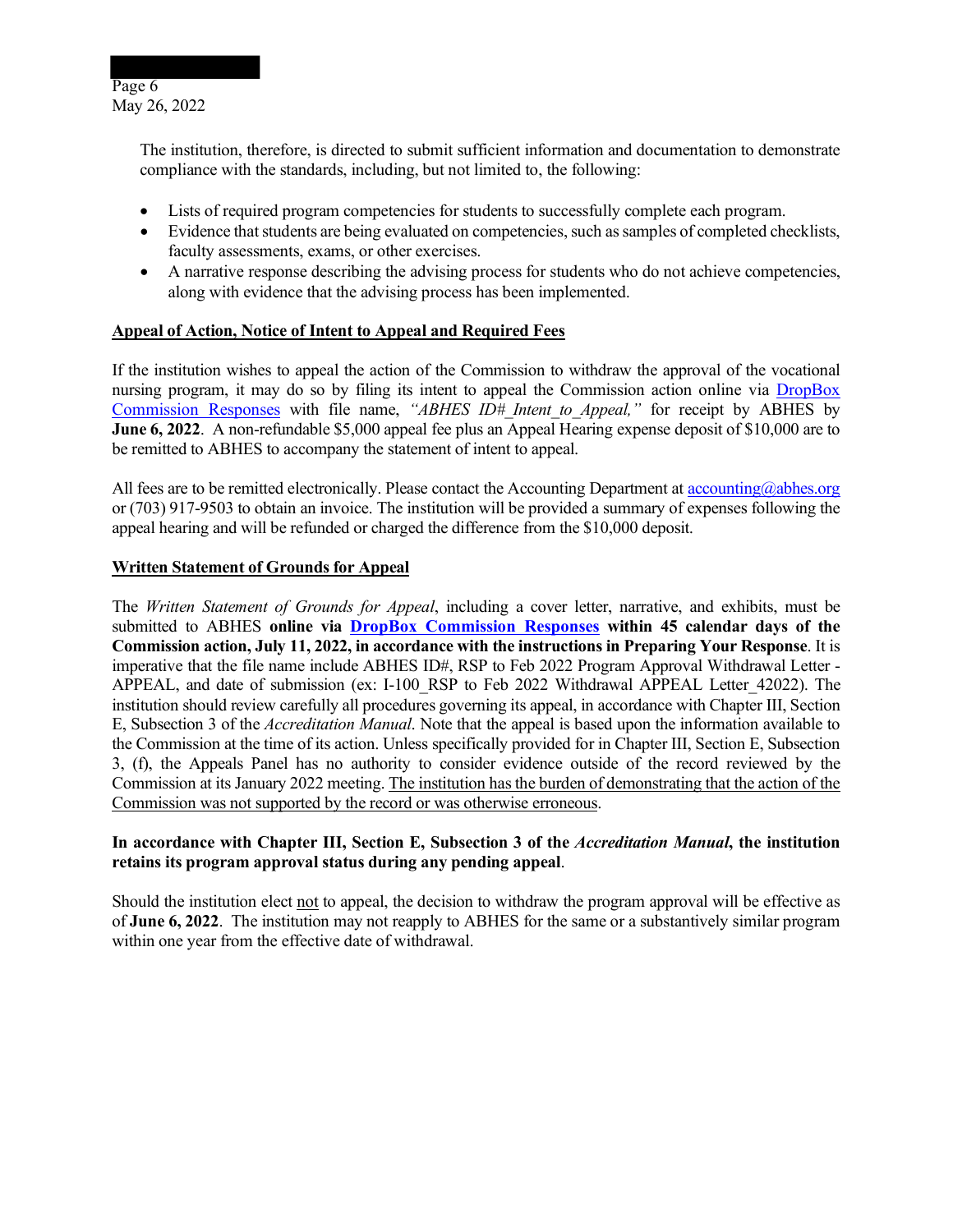## **Required Submissions:**

The institution is directed to submit the following:

## **1. Updated Teach-Out Plan and student disclosure**

By **June 6, 2022**, the institution must submit, online via DropBox Forms/Applications its updated Teach-Out Plan for all currently approved programs, the corresponding *Teach-out Plan Form (*available for download from the ABHES website at https://abhes.org/resources/#Forms).

The institution must include in its submission evidence it has published a new student disclosure notice **within seven business days of the date of this letter** and that the notice is readily available to enrolled and prospective program students informing them of the Show Cause action as the reason the updated Teach-Out Plan is being required.<sup>6</sup>

## **2. Additional information regarding the standard-related directives**

By **June 17, 2022**, the institution must submit, online via DropBox Commission Responses, its response to the standard-related directives identified within this letter. The file name must include the ABHES ID#, RSP to Feb 2022 Show Cause Letter, and date of submission (ex: I-100 RSP to May 2022 SC Letter\_72022).

Your submission must include a cover letter, narrative, exhibits and the completed "Notice for Commissioner Recusal" form (enclosed). Please refer to the ABHES Preparing Your Response Guide for instructions on organizing and finalizing your response.

**The institution is advised that failure to respond per the requirements outlined within this letter by the due dates will result in a late-fee assessment in accordance with Appendix G of the** *Accreditation Manual***.** 

#### **Appearance**

**If, as part of its response to this directive, the institution wishes to appear before a panel of the Commission via teleconference, its request to appear must be submitted to ABHES online via DropBox Commission Responses by June 6 2022, and named "ABHES ID#\_Request to Appear."** A teleconference fee of \$2,000 will be assessed in accordance with Appendix G, Fees, of the *Accreditation Manual*. Payment of any fees are to be remitted electronically. Please contact the Accounting Department at accounting  $\omega$ abhes.org or (703) 917‐9503 to obtain an invoice.

## **Disclosures**

ABHES will not review, consider, or process substantive changes (as defined in III.B.2. of the *Accreditation Manual*) while the institution is under a show cause directive, unless the institution demonstrates that the substantive change is likely to resolve the show cause directive. An institution's request for acceptance of the application must include justification for the change and its effect on the institution's or program's operation.

<sup>&</sup>lt;sup>6</sup> This disclosure is also required under 34 Code of Federal Regulations  $\S 668.43(a)(19)$  which states: "If the institution is required to maintain a teach-out plan by its accrediting agency, notice that the institution is required to maintain such teach-out plan and the reason that the accrediting agency required such plan under  $\S 602.24(c)(1)$ ..."